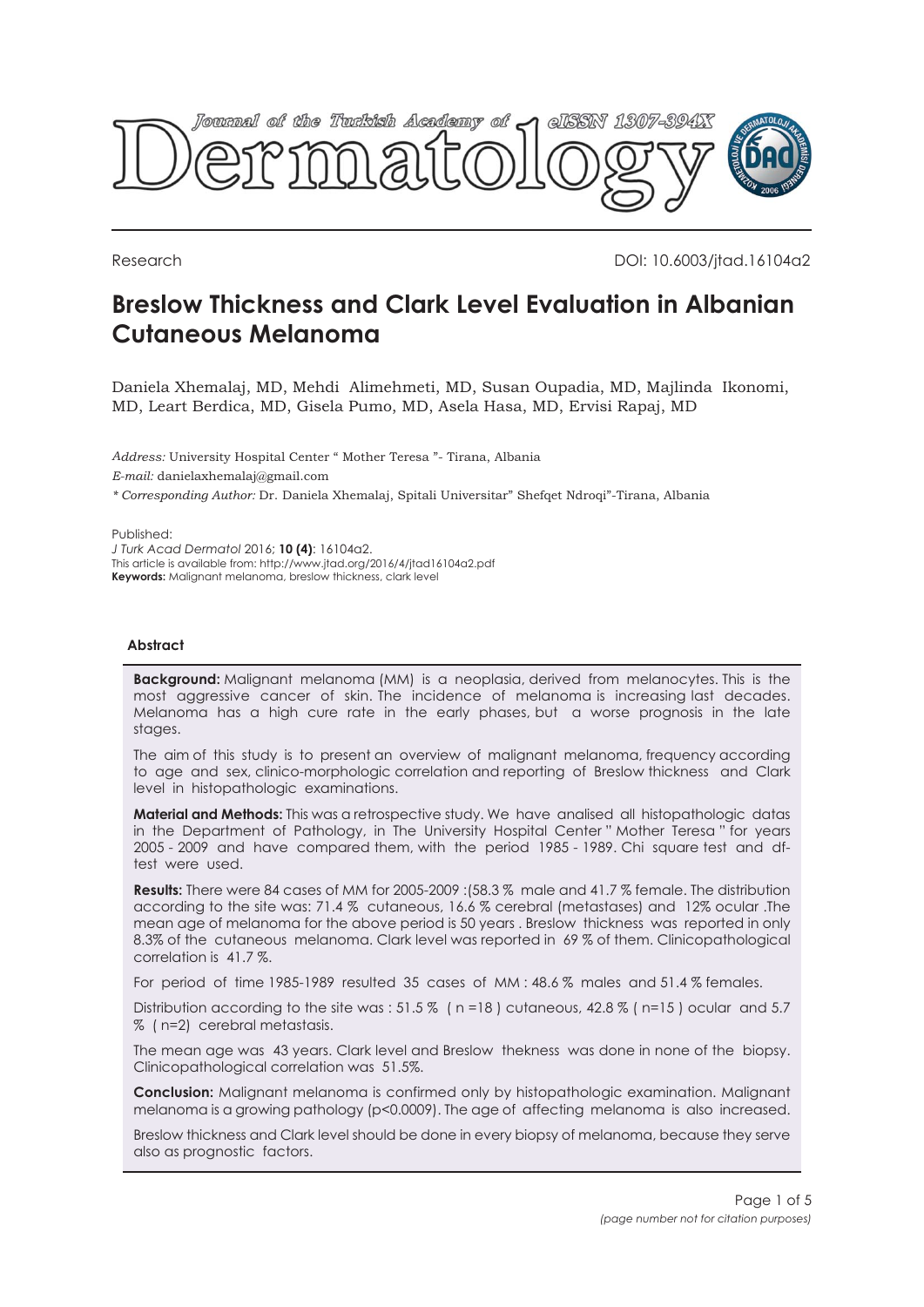<span id="page-1-0"></span>

**Table 1.** Percentage of Melanoma for Each Year of The Study

| Year | of cases | age   | Number Mean Total of % of<br>biopsy | melanoma |
|------|----------|-------|-------------------------------------|----------|
| 2005 | 10       | 41.9  | 8260                                | 0.12%    |
| 2006 | 23       | 51    | 8990                                | 0.26%    |
| 2007 | 16       | 52.5  | 9622                                | 0.17%    |
| 2008 | 13       | 53.1  | 9765                                | 0.14%    |
| 2009 | 22       | 50.8  | 11467                               | 0.19%    |
| 1985 | 10       | 32.7  | 5459                                | 0.18%    |
| 1986 | 4        | 41    | 5020                                | 0.08%    |
| 1987 | 7        | 46.1  | 5282                                | 0.13%    |
| 1988 | 6        | 45    | 5426                                | $0.11\%$ |
| 1989 | 8        | 36.12 | 4788                                | 0.16%    |

**Table 2.** Percentage of Melanoma for Each Year of the Study

| Age       | 2005-2009 |    | 1985-1989 |                |
|-----------|-----------|----|-----------|----------------|
| $0 - 10$  |           | 1  |           | 2              |
| $11 - 20$ |           | 5  |           | 1              |
| $21 - 30$ |           | 8  |           | 9              |
| $31 - 40$ |           | 5  |           | 8              |
| $41 - 50$ |           | 14 |           | $\overline{4}$ |
| $51 - 60$ |           | 26 |           | 5              |
| 61-70     |           | 19 |           | $\overline{4}$ |
| >70       |           | 6  |           | $\overline{2}$ |
| Total     |           | 84 |           | 35             |

**Table 3.** Comparison of Features of MM for the Time of Study

|                   | Mean age | Melanoma per year | % Melanoma<br>(melanoma/total of biopsy |
|-------------------|----------|-------------------|-----------------------------------------|
| 5-years 1985-1989 | 43.1     | 7                 | 0.13%                                   |
| 5-years 2005-2009 | 49.8     | 16.8              | 0.18%                                   |

# **Introduction**

Malignant melanoma is the most aggressive skin cancer, that accounts approximately 4% of skin cancer [**[1](#page-4-0)**]. There were about 160,000 new cases of melanoma, and about 40,800 deaths from this pathology, worldwide in 2012 [**[2](#page-4-0)**].

Melanoma derives from melanocytes and there are some risk factors developing melanoma such familiar history of melanoma, dysplatic nevi, an increased number of nevi and sun exposure [**[3](#page-4-0)**].

Surgical treatment is the treatment of choice in early stage of the disease, while chemotherapy is used in late stage with a worse prognosis [**[4](#page-4-0)**].

Thera are four types of melanoma; superficial spreading melanoma, nodular melanoma, acral melanoma and lentiginous melanoma.

The main histologic factors of cutanous melanoma are Breslow thicknes, Clark level, mitotic rate, ulceration, vascular invasion and tumor infiltrating lymphocytes.

MM can develop from preecsiting nevi or de novo.

Breslow`s depth and Clark level are two most used prognostic factors of cutaneous malignant melanoma.

Breslow`s depth is used for the first time by pathologist *Alexander Breslow* in 1970, and means thickness from granular layer of the epidermis to the deepest invasion of melanocytes of the skin [**[5](#page-4-0)**]. Melanomas with a Breslow less than 0.76 mm has an 10 years survival rate about 95 % [**[6](#page-4-0)**].

Clark level is used since 1969 from pathologist *Wallace H. Clark* ,and is associated with the tendene of melanocytes to infiltrates all layers of skin (epidermis, papillary dermis, reticular dermis and fat tissue). There are five Clark levels [**[7,](#page-4-0) [8](#page-4-0)**].

This is a long process which passes in two phases: radial growth phase and vertical growth phase.

The aim of this study was is to present: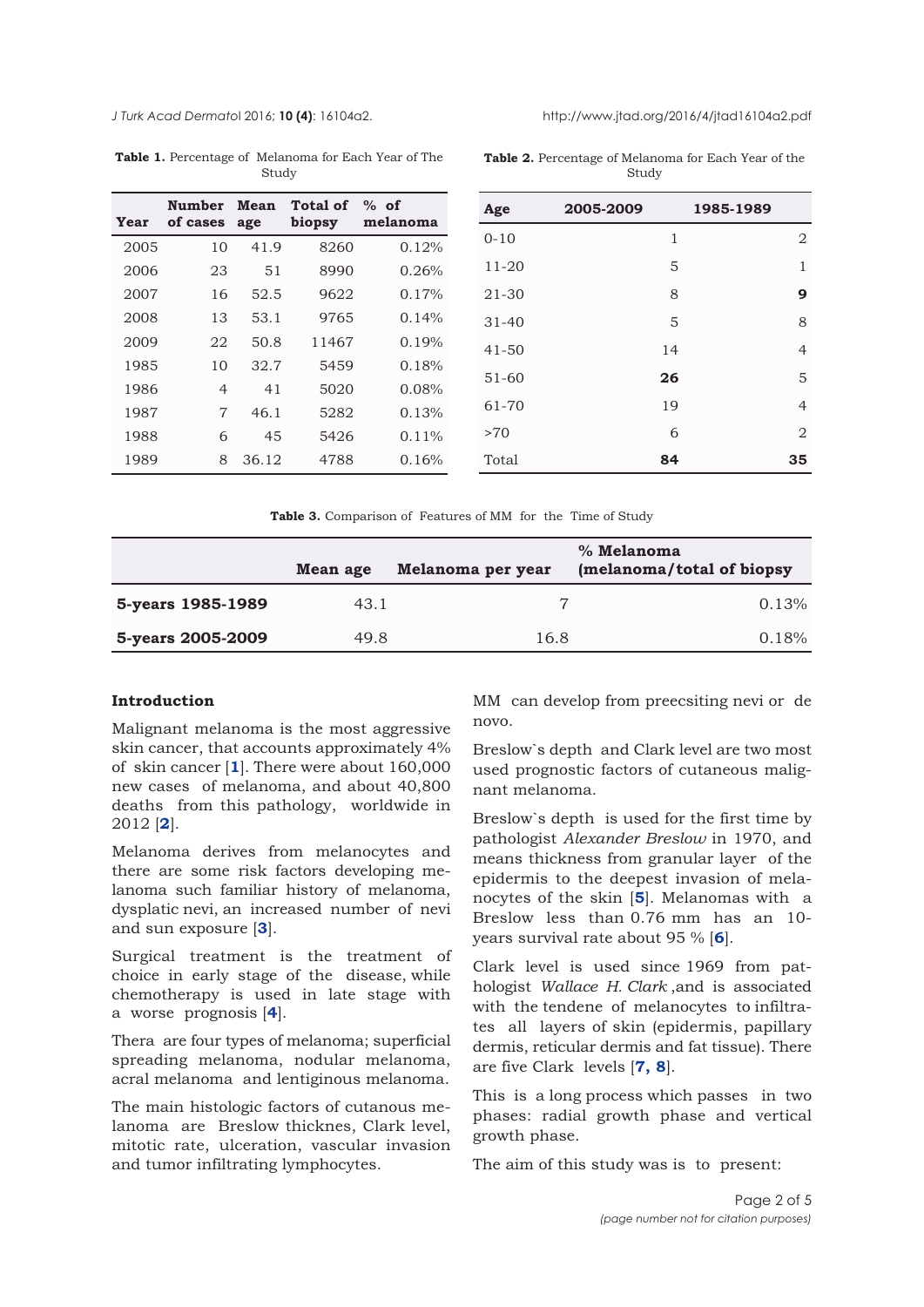<span id="page-2-0"></span>

| 2005-2009    |    | Clinical Diagnosis Histopathological Diagnosis | $\%$ |         |
|--------------|----|------------------------------------------------|------|---------|
| Melanoma     | 35 |                                                | 35   | 41.70%  |
| Skin cancer  | 14 |                                                | 14   | 16.70%  |
| Papiloma     | 3  |                                                | 3    | 3.50%   |
| <b>Nevus</b> | 14 |                                                | 14   | 16.70%  |
| Others       | 18 |                                                | 18   | 21.40%  |
| Total        | 84 |                                                | 84   | 100.00% |

#### **Table 4.** Clinico-Morphological Correlation of MM 2005-2009

**Table 5.** Clinico-Morphological Correlation of MM 1985-1989

| 1985-1989    |                | Clinical Diagnosis Histopathological Diagnosis |                | $\%$    |
|--------------|----------------|------------------------------------------------|----------------|---------|
| Melanoma     | 18             |                                                | 18             | 51.50%  |
| Skin cancer  | $\overline{2}$ |                                                | 2              | 5.70%   |
| Papiloma     |                |                                                |                | 2.80%   |
| <b>Nevus</b> | $\mathfrak{D}$ |                                                | $\mathfrak{D}$ | 5.70%   |
| Others       | 12             |                                                | 12             | 34.30%  |
| Total        | 35             |                                                | 35             | 100.00% |

1- An overview of malignant melanoma, frequency according to age and sex, clinico-morphologic correlation.

2- Reporting of Breslow thickness and Clark –level in histopathologic examinations.

# **Material and Methods**

This was a retrospective study. All slides were examined with light microscopy stained with Hematoxyline- Eosine. In special cases was used also Fontana , Trichrom stain.

We reviewed all histopathologic records of patients with malignant melanoma (MM) in the Department of Pathology, in The University Hospital Center "Mother Teresa" for years 2005 -2009 and have compared these data, with the period 1985-1989.

Statistical analysis used, were Chi square test and df-test.

#### **Results**

During 2005-2009, there were 84 cases diagnosed with MM. Distribution according to the site was: 71.4 % (n=60) cutaneous, 16.6 % ( n=14) cerebral (metastases) and 12 % (n=10) ocular .Male female ratio was : 58.3% (n=49) male and 41.7 % (n=35) female. Mean age of affecting melanoma was 49.8 years.

Breslow thicknes was made only in 8,3% (n=5) of the biopsy.

Clark level was done as in figure below (**[Figure 1](#page-3-0)**).

For years 1985-1989 was found 35 cases with MM. Distribution according to the site was: 51.5 % ( $n = 18$ ) cutaneous, 42.8 % ( $n = 15$ ) ocular and 5.7% (n=2) cerebral metastasis. Mean age was 43,1 years.

Breslow thickness and Clark level was not reported in any of cutaneous melanoma.

The table below (**[Table 1](#page-1-0)**) gives us a detailed panorama for each year of the study comparing them, about new cases of MM mean age ant total of biopsy done in the department and percentage of MM.

As we can see, during 2005-2009 melanoma has an tendence to increase.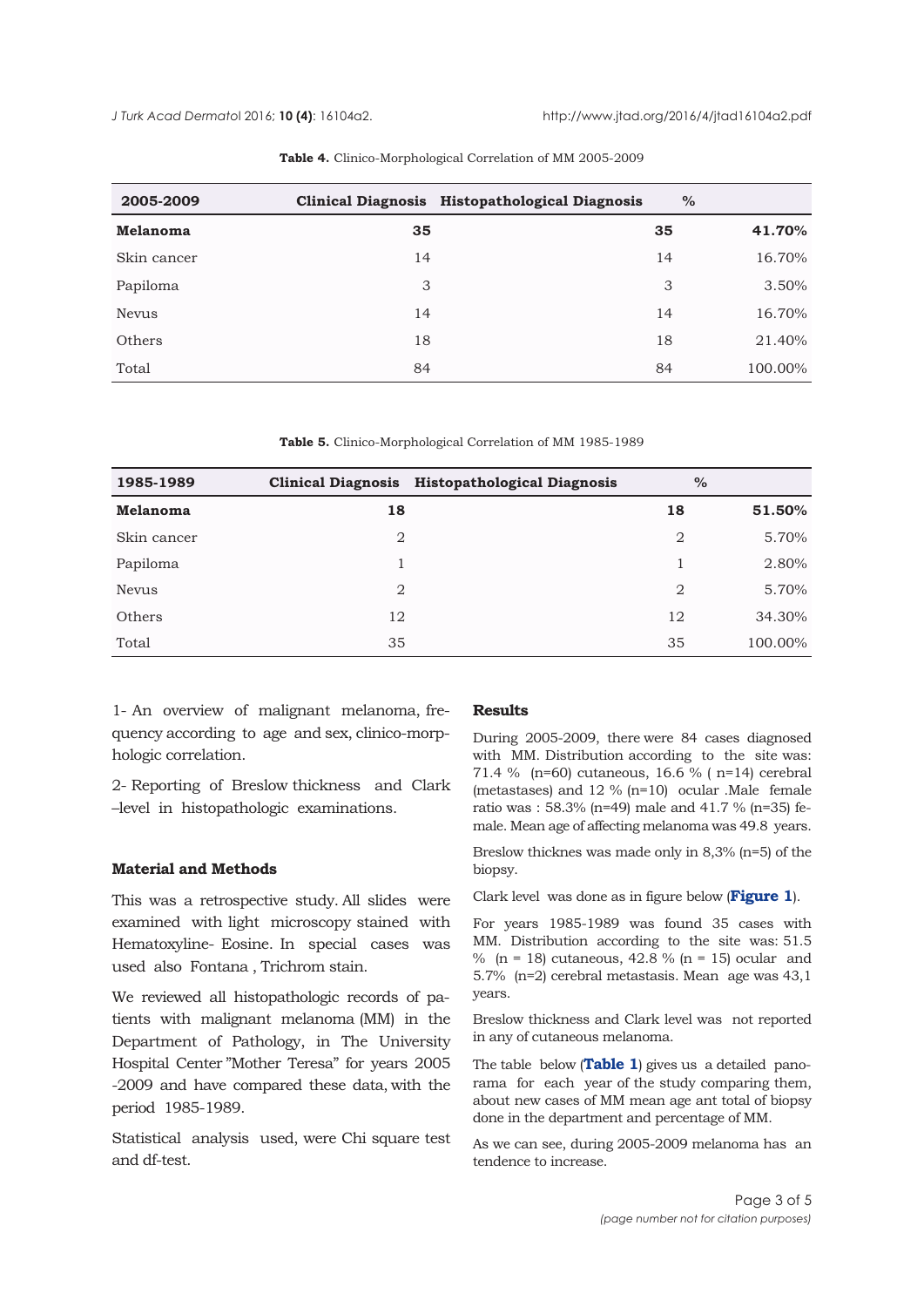<span id="page-3-0"></span>*J Turk Acad Dermato*l 2016; **10 (4)**: 16104a2. http://www.jtad.org/2016/4/jtad16104a2.pdf



**Figure 1.** Clark level, 2005-2009

**[Table 2](#page-1-0)** shows the distribution of melanoma according to decades.

As we can see the most affecting age is 51-60 for years 2005-2009, while in 1985-1989 melanoma is mainly seen in young people (21-30 years).

Extreme ages of our study was 7 –years male and 88 –years old male patient. Most of them belong to 40-70 years old. Patients less than 40 years accounted 22,6 % of cases, and more than 70 years accounted 7% (**[Table 3](#page-1-0)**).

Clinico-morphological correlation for years in the study is 41.7% for years 2005-2009 and 51.5 % for 1985-1989 (**[Tables 4](#page-2-0) and [5](#page-2-0)**).

# **Discussion**

From our data is clear that malignant melanoma is increasing pathology (p<0.0009).

The mean age also is increasing from 43 to 50 years old. This may be caused by sun exposure protection of people, the sensibilisation of population about this dangerous pathology or maybe another factor probably that a lot of people worked as farmers during 1985-1989.

Also in other study refers that mean age is a 53 [**[9](#page-4-0)**].

One of the shortcoming of this study is the low rate of reporting Breslow depth (8.3%) and unknown Clark level (32%), even these two factors are very import in the prognosis of melanoma.

Our study has showed a higher incidence in man than female, also other study [**[10](#page-4-0)**] has showed an higher incidence rate in man than female.

### **Conclusions**

Malignant melanoma is a growing pathology reported in Albania. Biopsy is an important diagnostic tool. All histopathologic prognostic